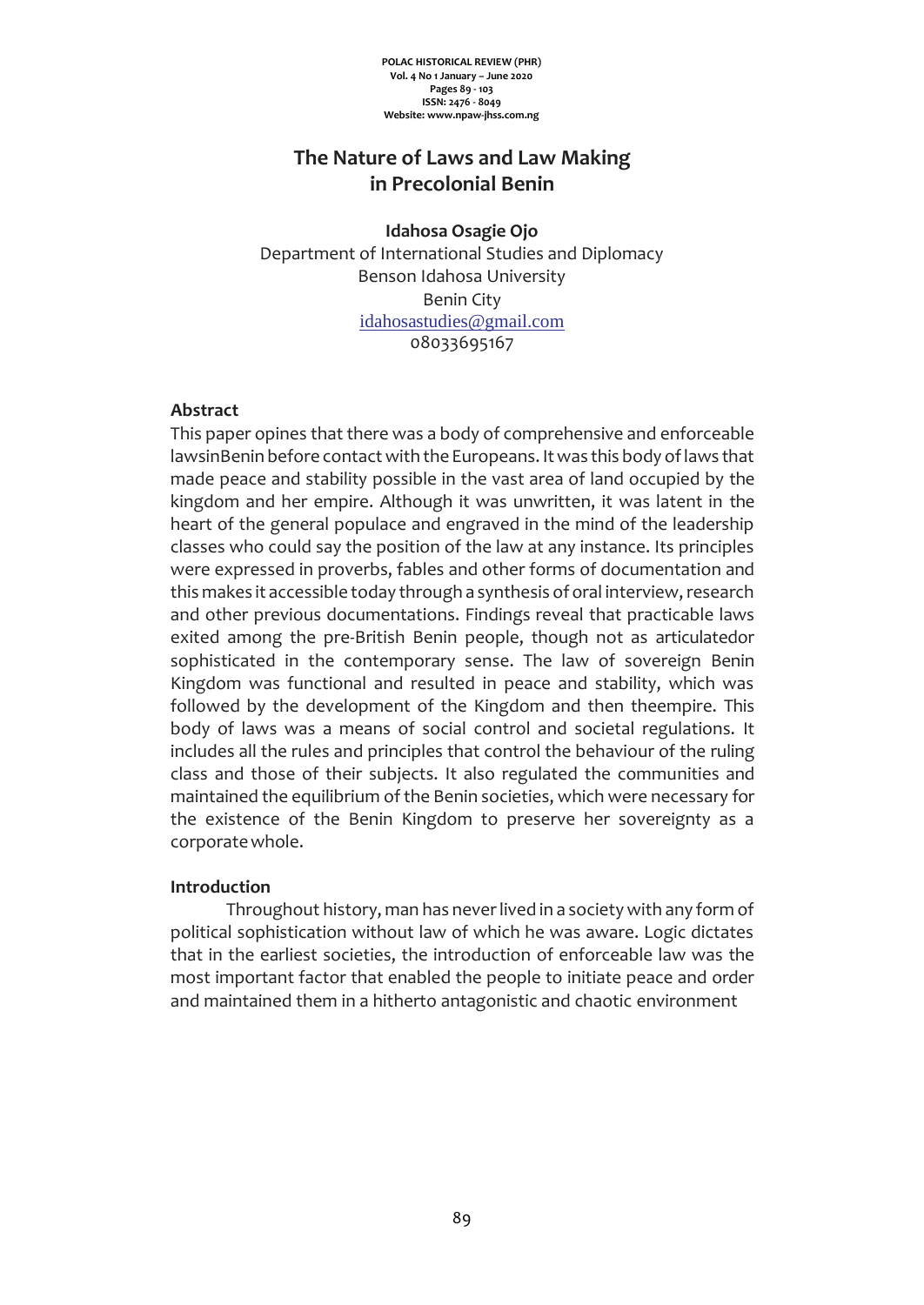#### *Vol .4 No. 1 January -June 2020*

that prevails at the absence of government and the associated behavioural code. In line with this, Akin Alao points out that the earlier Yoruba people and other African societies before the end of the Nineteenth Century knew peace and societal harmony, which were the direct result of the availability of the machinery of social regulation, deviant control, peace building as well as fair and acceptable litigation, which forms the core of modern judicial system. <sup>1</sup>In line with this, Eddy Erhagbe asserts that 'there existed various councils of elders who at all times acted as moderators and their orders were directed to the promotion of peace and prosperity' even in places where the administrative system was not codified, the people were able to maintain it peace and societal harmony following laid down rules. 2 From societal convention and acceptable behaviour, like other preliterate societies, Benin people made principles and rules as well as enforcement mechanism or procedure to protect themselves against deviants and govern their social relationship in the society.<sup>3</sup> It is amazing to know how the earlier societies were able to maintain order in their domain without multifarious laws and complex enforcement processes such as a standing police force, technical judicial processes, prisons and reformation centres. Indeed, Professor Mitchell Roth writes that, one of the most intriguing questions facing anthropologists, sociologists, historians and other scholars is how the earliest societies managed to maintain peace and order without written legal codes and concrete enforcement procedures. <sup>4</sup>She reported that the earliest laws were derived from folk customs evolving from loose, but unquestionable rules to rigid and more specific practices. $^{\mathrm{5}}$ 

In independent Benin Kingdom, for example, there were well thought-out rules in that meant the most salient criteria of modern law. Although it was unwritten, the body of law in Benin Kingdom was well known by the people as its principles were expressed in proverbs, fables and other forms of documentation and it 'was latent in the breasts of thecourt remembrances and engraved in the mind of the leadership classes who could say the position of the law at any instance.<sup>6</sup> Omoniyi Adewoye points out that the fact that some laws were not written does not make them 'less real than the written codes of continental Europe.<sup>7</sup>

In line with Ayinla's observation that the law is the ultimate expression of the 'value systems in any society, the laws of Benin kingdom revealed the value of the Benin people as it serves as the most accepted regulation of the social values for better societal cohesion.<sup>9</sup> It is obvious that in the history of man, man has never existed in a 'society devoid oflaws that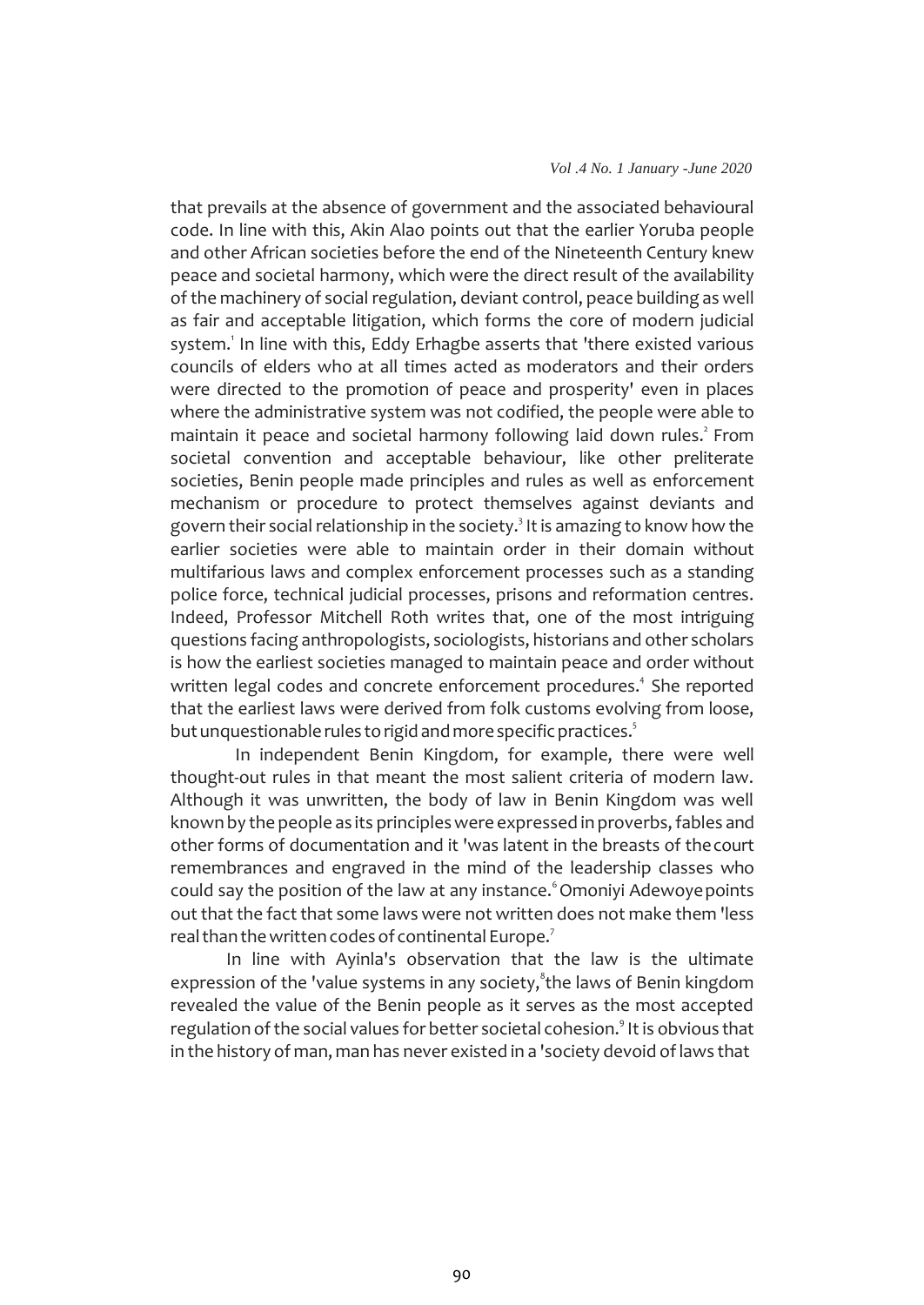are obeyed and enforced by him.<sup>10</sup> Law in African perception is basically towards the maintenance of continuous peaceful, harmonious interpersonal relation among the members of the society as a whole." 'It is not a gainsaying that customary law structured most social life in Africa. Elegido, thus observes that pristine African societies certainly did have systems of social control which closely resembled modern legal systems.<sup>2</sup> In fact, when 'African legal systems are studied in detail,' it is easy to agree that the difference between 'African laws and laws of other people is only superficial as both are means of social control.<sup>13</sup>

#### **Delegated Legislature in Pre-colonial Benin**

There was also a form of delegated legislation, a situation where the *Oba* and his council empowered professionals like those in the guild to enact laws for their members. Elias explains this nature of delegated legislation in pre-colonial Africa as subsidiary laws, which were 'usually enacted by certain well recognised institutions operating within a given community.<sup>14</sup> Such bodies, according to him, are the so-called secret societies, certain trade associations, which exist for the regulation of internal trade as well as interregional commerce, and the innumerable craft guilds of blacksmiths, artists, and the like. All these and more of their kind exercised and still do exercise varying powers of delegated legislation for the guidance of their own members.<sup>15</sup> There are also numerous women that were in the position of authority in Benin and participate in the law-making process through delegated legislative process. Jacob Egharevba explains that 'some women hold titles in Benin and there were the leaders of various guilds that could legislate for their members. The Enigie, Edionwere and Onotueyevbo chiefs could also issue edits or legislate for their constituencies. $^{\text{\tiny{16}}}$ 

For instance, *agan* was a childless woman, and the king inherits her property, when she dies. The *Oka Isikhian, Oka 'mehe, Oka gbezuzu, Okasiento*. The *Emelu* (*Oka 'meheI*) was the title of the only wife of the king who was allowed to live outside the palace. The other wives must live in the harem and no other woman is allowed to visit the Royal Chambers in the palace— should one do so, she must offer the necessary sacrifices to make her peace and for purification, women may, however, visit the harem.<sup>17</sup> In their various capacities whether in the Harem or in the market, these women made laws that were applicable and binding and these laws may be referred to as delegated legislature. A common feature was that the leaders, particularly the high ranking chiefs, including the *Oba* who were mainly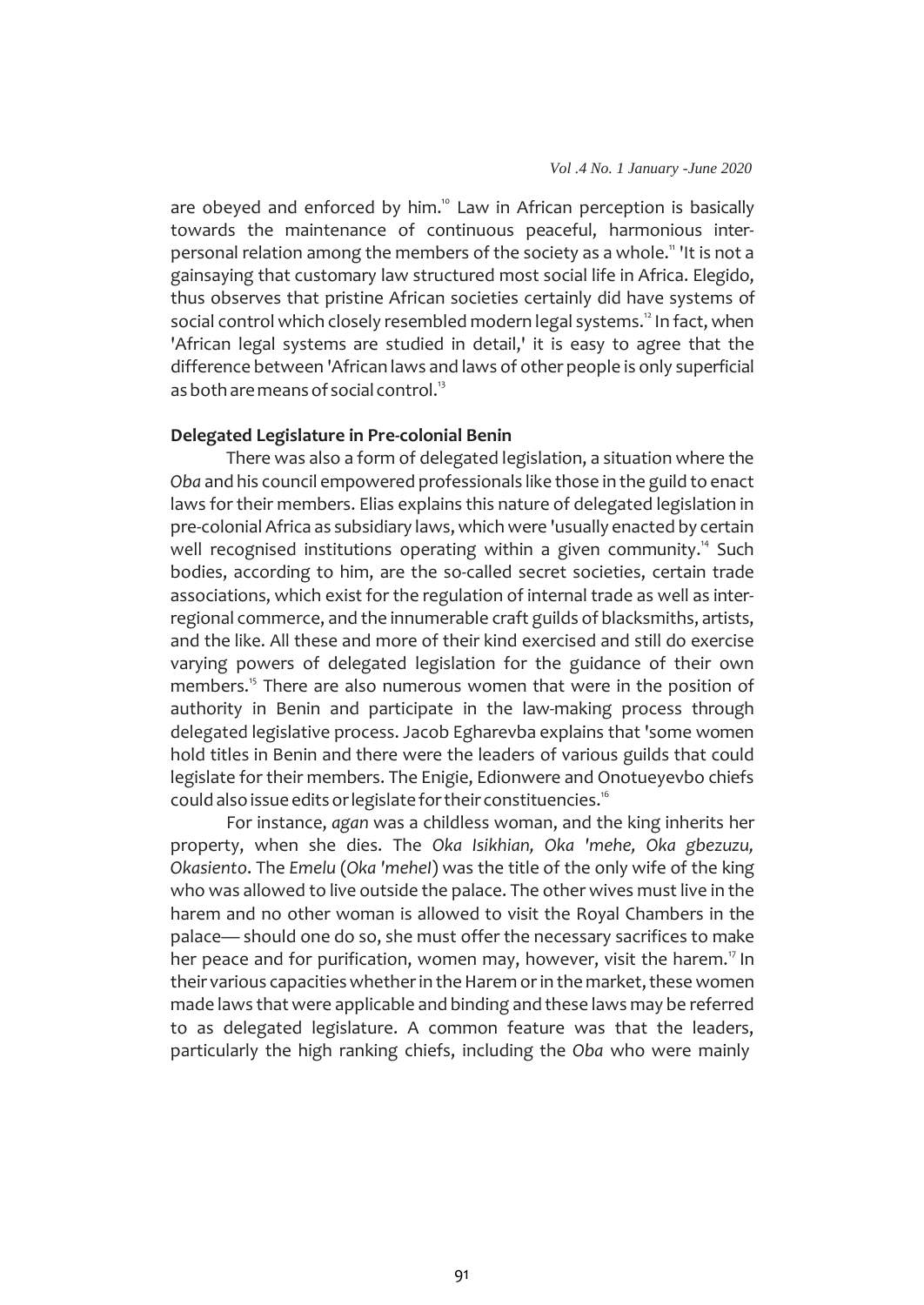males, had many influential women around them who represented the political interests of the female gender in the Kingdom and thus wielded<br>enormous power and influence.<sup>18</sup> Some conspicuous examples include Some conspicuous examples include.

Ohene and Emotan who wielded power as the *Oba*'s counsellors and advisers. Many of these women were spiritualists whose counsel and guidance for the *Oba* were very crucial in legislative and judicial matters. There were also female priests and medicine experts. Idia, for example, came to the palace fortified with her medicinal knowledge and magical powers as her war dress for the 1515-1516 battle with Ida indicated. Nkiru Nzegwu chronicled the medicinal fortifications on Queen Idia*.* Idia's successful entrance into the royal palace, for instance, meant that she came with an elevated consciousness that situated her in an empowered, knowledgeable position.<sup>19</sup> It is clear that in African cultures, the ability to display magical prowess and medicinal knowledge were viewed as signs of bravery and valour when channelled towards the benefit of the community. Bradbury reinforces this point when he contends that the sanctity of the king's authority lay in acceptance of his ability to control those mysterious forces on which the vitality of the society depended. The case of *Okpota*, the famed *Ishan* ritual specialist and doctor in *Oba* Ozolua's court is a case in point and she wielded great powers in the kingdom.<sup>20</sup> Power is not always conceptualised in physical terms to be used and forcefully applied over others. Supernatural power is preferred, revered and feared because of the mysterious way in which it works. Insubstantial, unseen, and hidden, only a ritual specialist who understands its operative principles can manipulate physical and material reality to produce desired effects.



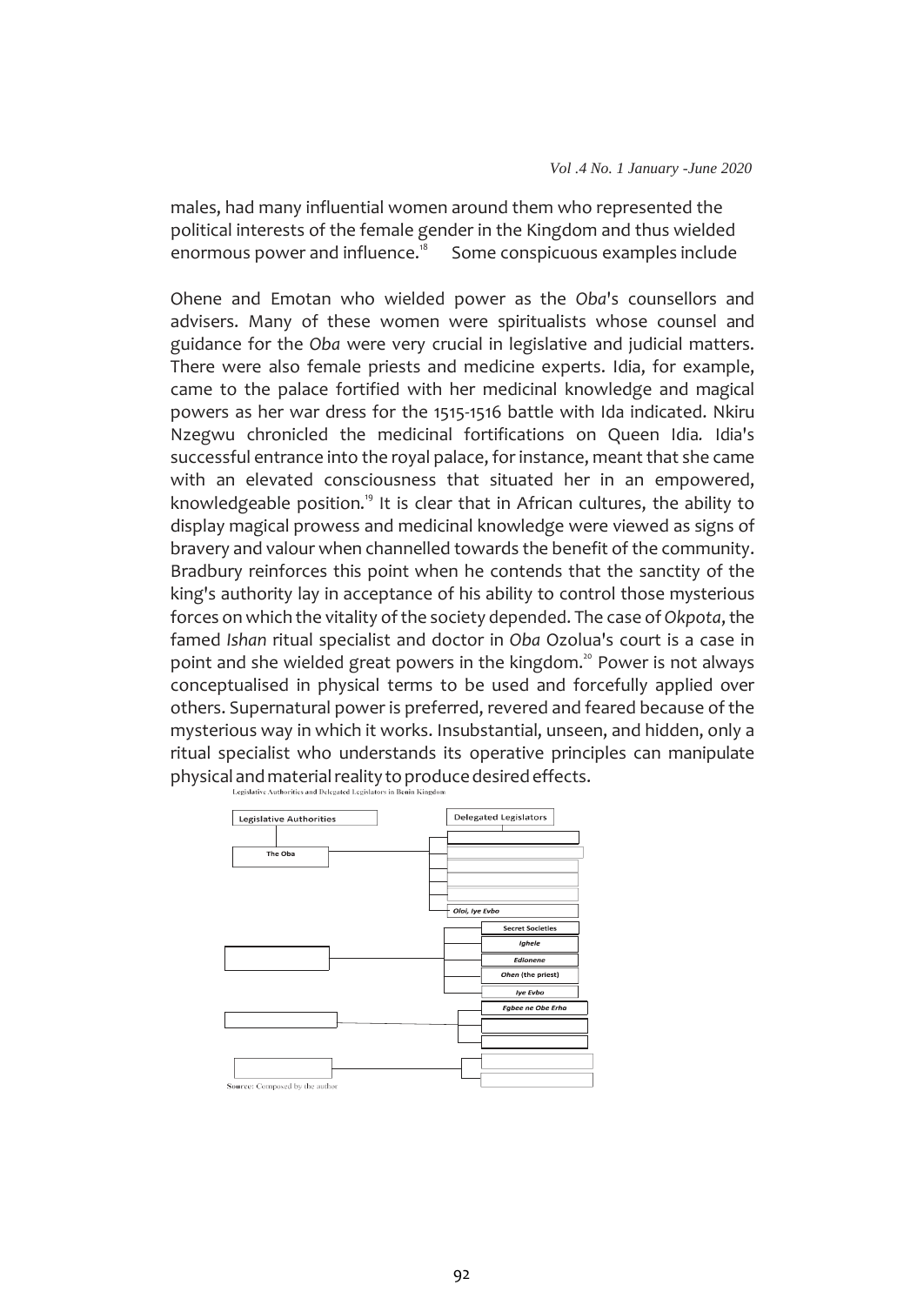Possession of supernatural knowledge whether real or imagine bestows power in pre-colonial Benin because the perceived carrier of such knowledge became an unseen causal agent. Possession of this power was not determined by gender, but on how psychically strong one was. Herbalists, doctors, ritual specialists and priests were not all men, particularly in *ObaOzolua's* time as the case of his *Oloi, Enaben,* a great sorceress attest. Women ritual specialists and priestesses were as powerful as their male peers, if not more powerful, which was perhaps why they were the ones who had the onerous task of psychically protecting the *Oba* against witchcraft. The awe in which these perceived supernatural power holders were held in Benin allows us to see that the force of an *Oba*'s supernatural powers was politically crucial for'the multitudinous ritual functionaries who were directly beholden to him and by the chiefs whose authority, in the eyes of the people, derived from him.<sup>21</sup> It also allows us to integrate this category of magical prowess into our interpretive framework even if it disrupts the dominant empiricist framework of scholarship that dismisses anything metaphysical or supernatural as nonsensical. Acknowledging that possession of esoteric knowledge was important in the social and political universes of ancient Benin, enables us to understand Esigie's investment in Idia's prowess since the supernatural is the realm in which real power resides even the power of law making and governance in general in a religious society like Benin.

#### **Laws and Governance in Pre-colonial Benin**

The administration of the district was patterned in line with the procedure in the centre. Thus, the district chiefs were also delegated the power to make law and resolve disputes in their districts on behalf of the *Oba*. They derived their existence from the *Oba* who either appointed them or confirmed their appointment in accordance with the tradition of the land. The district chiefs were distributed over the whole of the Benin kingdom. $^{\text{2}}$ Any area outside the main metropolitan Benin was treated as district. The structure of power was such that the *Oba* was at the apex of a hierarchy of chiefs grouped into different orders. The chiefs along with the *Oba*  constituted the Benin state council administering the Benin kingdom. Thus, before 1897, 23 the *Oba* was able to co-ordinate the activities of the chiefs to the extent that he had firm control on the metropolis and the administration of the subordinate territories or towns. This was possible because he possessed the powertomake new laws as far as the district was concerned,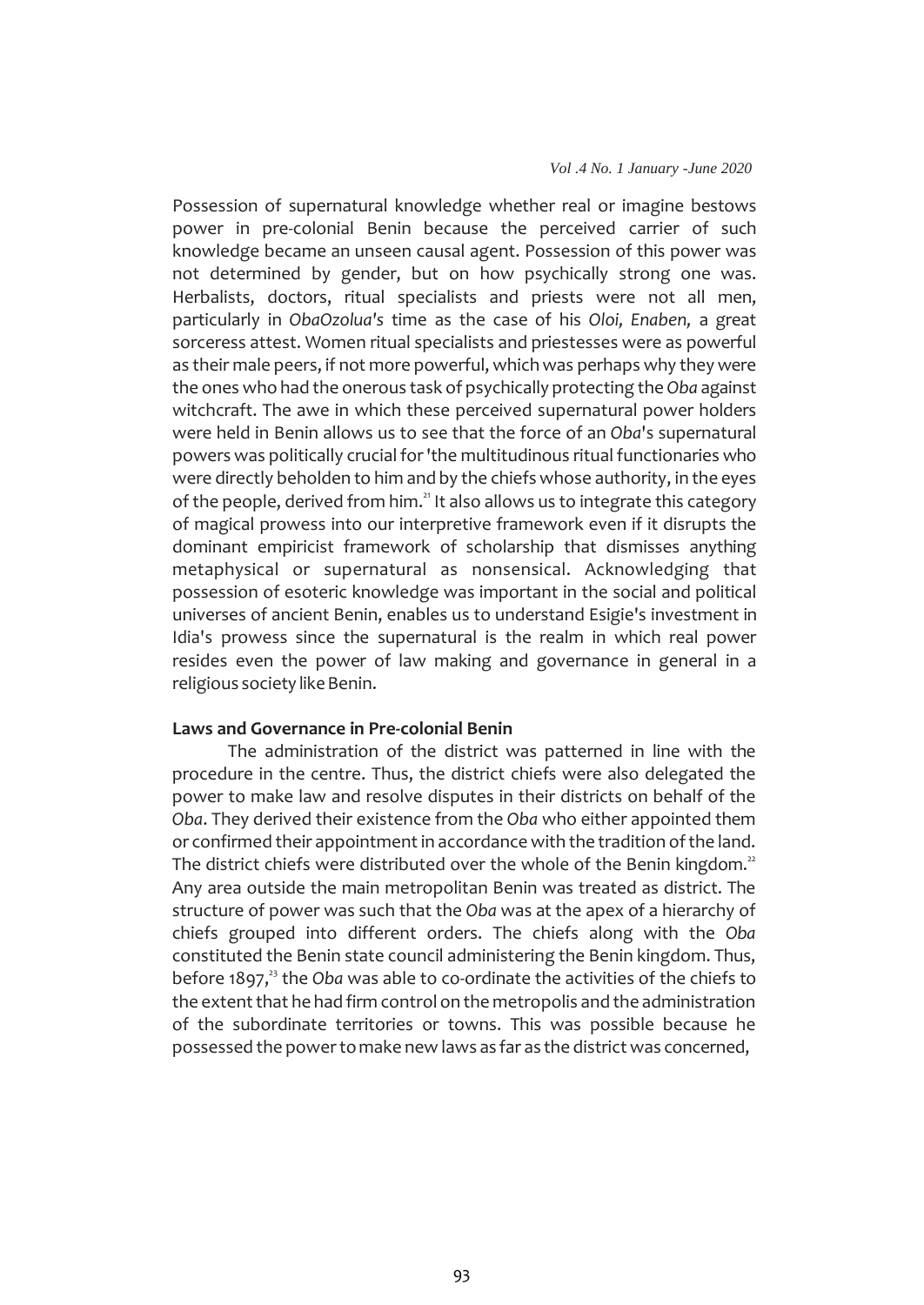to abrogate laws made by the district chiefs, to appoint any chief and to create any title he so wished. This was how the *Iyase* and *Esongban* titles were created to water down the authority of the other members of the chiefly order. Also, the district chiefs reported to him and took orders from him regularly. Also, the *Oba* could make any group of chiefs threatening the institution of monarchy powerless and redundant or non-functioning as it happened to the*Uzama*group of chiefs,with thecreation ofthe *Edaiken* title and the two *Eghaevbo* orders which reduced the powers and influence of the *Uzama* title holders. The creation of the seven groups of chiefs, the *Eghaevbo N'Ore* and the *Edaiken* were devised to counter the powers of the *Uzama*.

In addition to these political regulations that kept the kingdom together for centuries, were series of economic laws. Most outstanding of this was the law that bestowed ownership of land on the *Oba*. The Benin adage, *'Oba yan oto ya se vbo ebo,'* which is translated as 'the *Oba* owns all the land up to those of the Europeans' readily shows that the laws conferred ownership of land, anywhere it is located on the *Oba* in trust for the people and he alone can allocate it. He could give it out freely or demand compensation for giving it out. Since farming was the chief occupation of the Benin people and it required land, the Oba was highly patronised and the people, therefore had to make very large farms for the *Oba* annually. This contributed immensely to strengthening the economic power of the *Oba*  and the state. The farmer, instead of money, deliver clothes, sheep, fowls, yams, and cattle and in fact, whatever the *Oba* may need for his house keeping;  $^{24}$  so that he is not put to one farthing expense on that account and consequently he lays up his whole pecuniary revenue untouched'Industrial activities were organised into various art and craft industries and the guild systems to facilitate specialisation. *Ogiso Ere*, who first organised the guilds enacted laws to ensure standardisation and monopolistic privileges. $^{25}$ 

Several guilds were established including goldsmiths, brass smiths, carpenters, porters, etc. and the best of these products were collected and sent to the *Oba*. By the law, the *Oba* held the monopoly of international trade.He chose certain councillors and merchants who also were allowed to come to the European traders at the port of *Ughoton*. Indeed, it was the special duties of chiefs *Uwangue* and *Eribo* to supervise commerce and transact business on behalf of the *Oba*. By law, the common man could only take part in the trade, after the royal transaction was over and with the special permission of the *Oba*. European visitors to Benin in 1699 reports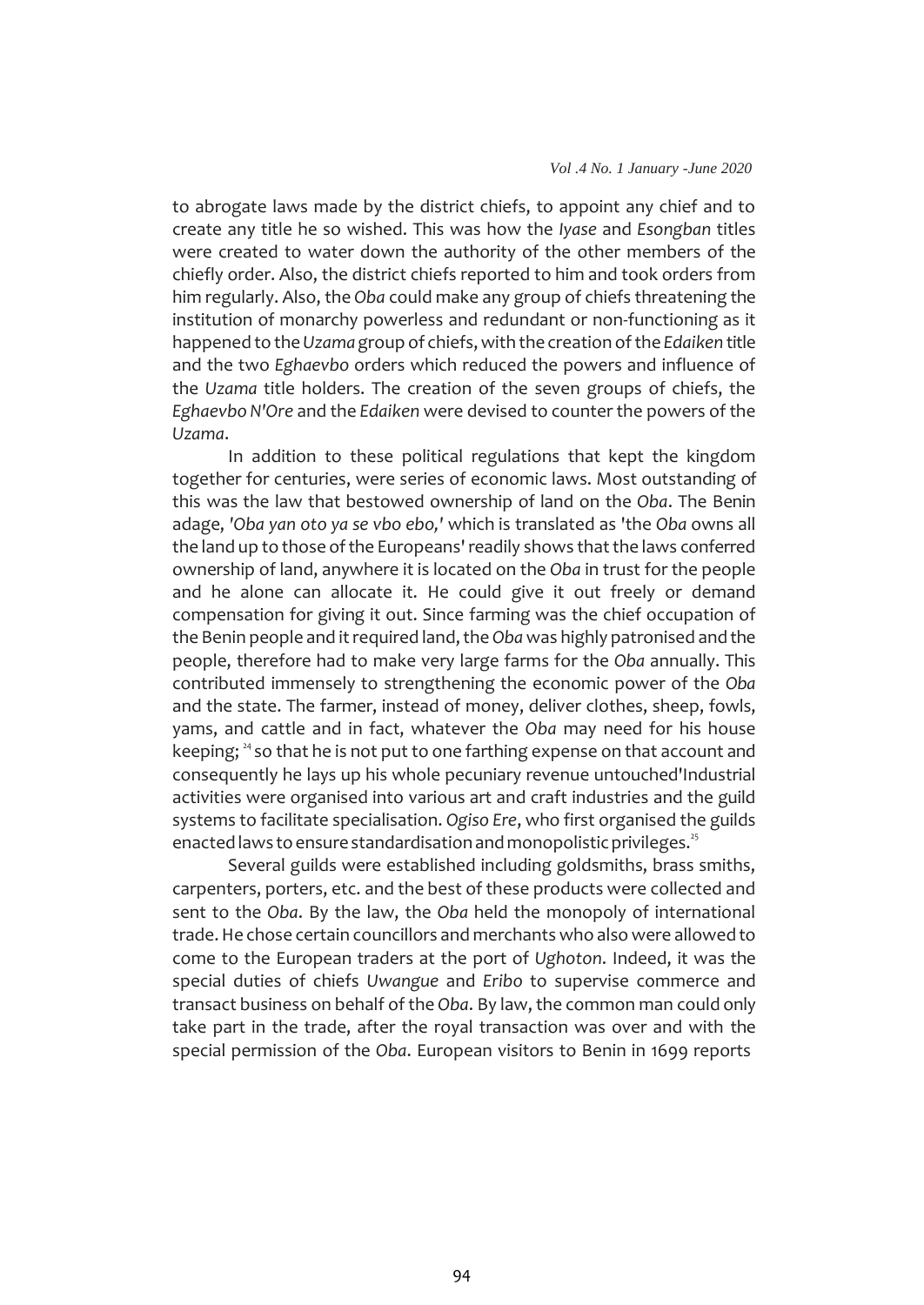that the 'king has very good income for his territories, which are very large and full of governors and each one knows how many bags of *boesjes*  (cowries) the money of his country he must raise annually for the king, which amount to a vast sum which it is impossible for me to estimate.<sup>26</sup> Philip Dark reports that, everyone pays a certain sum annually to the governors of the place where he lives for the liberty of trading; he sends a part of it to the king; hence the king can estimate what he has to expect annually.<sup>27</sup> It is reported that *Oba*Ewuare the great had organised his

enlarged state so that tribute came regularly into Benin City from all his subjects. Twice a year, the tribute units, which includes single villages, groups of villages or chiefdoms-dispatched their offerings in the form of foodstuffs from those nearer the capital and slaves or livestock from those at a distance. The town and palace chiefs responsible for the tribute units took half of what was delivered and presented the rest to the *Oba*. Revenue was also derived from tolls collected at the gates in the city wall; the large markets held in Benin continued its trade with Europeans, a trade of special importance to the O*ba* and palace chiefs because they controlled it. $^{\text{28}}$ 

Philip Igbafe reports that the *Oba*'s ability to create new titles increased these sources of revenue. After the political crisis of the 18 $^{\rm th}$ century, the rulers resorted to creating many new titles, possibly to secure support in the struggle against the old and established titled chief. *Oba*Ovonramwen, for example, created the titles of *Obayagbona, Aiwerioghene, Obamarhiaye, Obakhavbaye, Obaseki, Obayuwame* and a few others.<sup>29</sup> They also enjoyed a monopoly of many of the' products, such as pepper and ivory, that figured in it. The 17th century witnessed a great expansion of the European trade as Dutch and English merchants competed fiercely for Benin's ivory and cloth. To meet that demand, the *Oba*'s agents and private traders travelled far inland, and it is probably from this period that we may date the trading associations that controlled the long-distance trade of Benin. All accounts of European visitors to Benin City during those years described it as a very large and well-ordered. This is in no doubt due to the carefully legislated laws that were judiciously enforced. Thus, despite the decline in the authority of the *Oba*, the state was borne along on a general tide of economic wellbeing. The vast sources of income for the state boosted the Oba's political power, though it is probable that with a shrinking of the kingdom and loss of trade under the last king of independent Benin,  $O$ vonramwen's income was smaller than that of his predecessors.<sup>30</sup>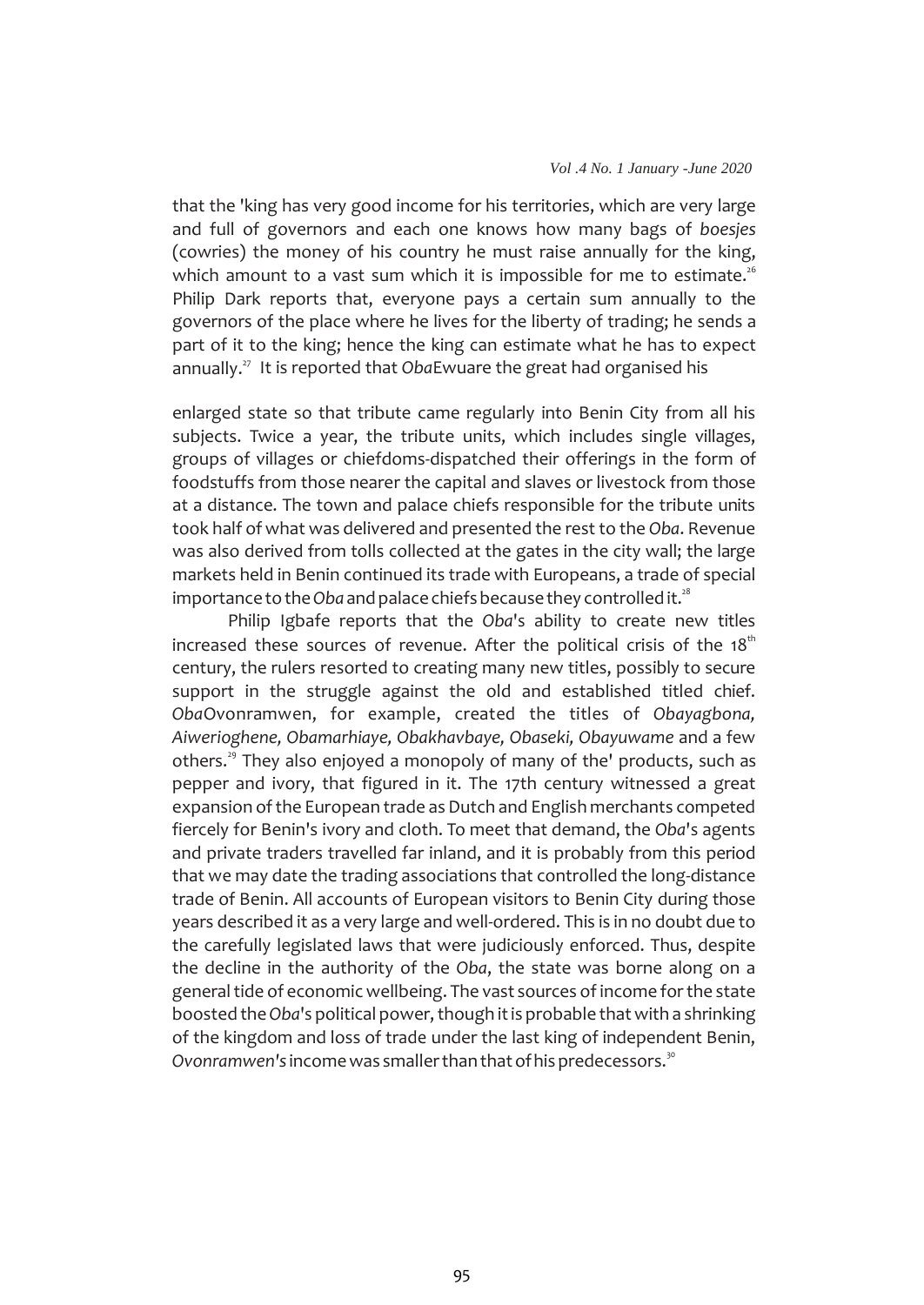The *Oba* also had numerous slaves from various sources. Those captured in war, gifts from prominent chiefs, those inherited from estates of deceased persons who left no heirs and persons sent as part of the yearly tribute from dependent territories. As a rule, the slaves of the *Oba* were comparatively better treated than those of the Oba's subjects.<sup>32</sup> Also, a hunter of elephants has to render to the *Oba* one leg of the elephant and the biggest tusk. The fishermen in the rivers of the land, must send a certain amount of fishes to the king through the Minister of Fish *Ogua,* who was appointed, by the king. Every leopard killed or caught alive in any part of the Benin Kingdom had to be taken to the king as a special tribute.<sup>33</sup> The *Uwangue* together with *Eribo*, performed the task ofregulating prices in the market and supervising the custom duties to be paid by foreign merchants. This was done in a bid to control trade. They, therefore, held court and settled arguments in matters of finance and trade. They were usually consulted on matters regarding relations between middlemen and the Europeans. 34

Through the maintenance of law and order, the production process in Benin was jealously safeguarded by the state, which also monopolised many of the sources of income including foreign trade which was manage by 'the various palace societies that formed the hub of the economic organisation of the Kingdom Igbafe writes that the *Oba* had monopoly rights over certain articles, $^{\scriptscriptstyle 35}$  the most notable being palm oil, kernels, ivory and pepper. The revenue derived from this source was quite considerable. The only subjects who shared the palm oil trade monopoly privileges with the *Oba* were a few of the important chiefs in Benin that the *Oba*bestowed such privileges on them. The *Oba* could close all the markets and routes to traders at will, and when *ObaOvonramwen* did so, it was partly because of a growing fear of European incursions into his kingdom and partly because of a desire to make more money out of Benin's external trade. $^{36}$ 

The chieftaincy titles also helped to ensure the personal loyalty of the recipients to the *Oba* and the state. Conferment of titles was also designed to empower the state and the *Oba* economically by series of enactment during the reign of*Oba* Ewuare.*Oba* Ewuare also passed into law a system of entitlement known as *atoro*. *Atoro* was a share of the titleholder's estate at death that went to the *Oba*, a practice that continued until the end of the seventeenth century, ending during the reign of *Oba*  Ewuakpe.<sup>37</sup>The *Atoro* law had the potential of reducing the wealth of heirs of titleholders and thereby forestalling the concentration of wealth in any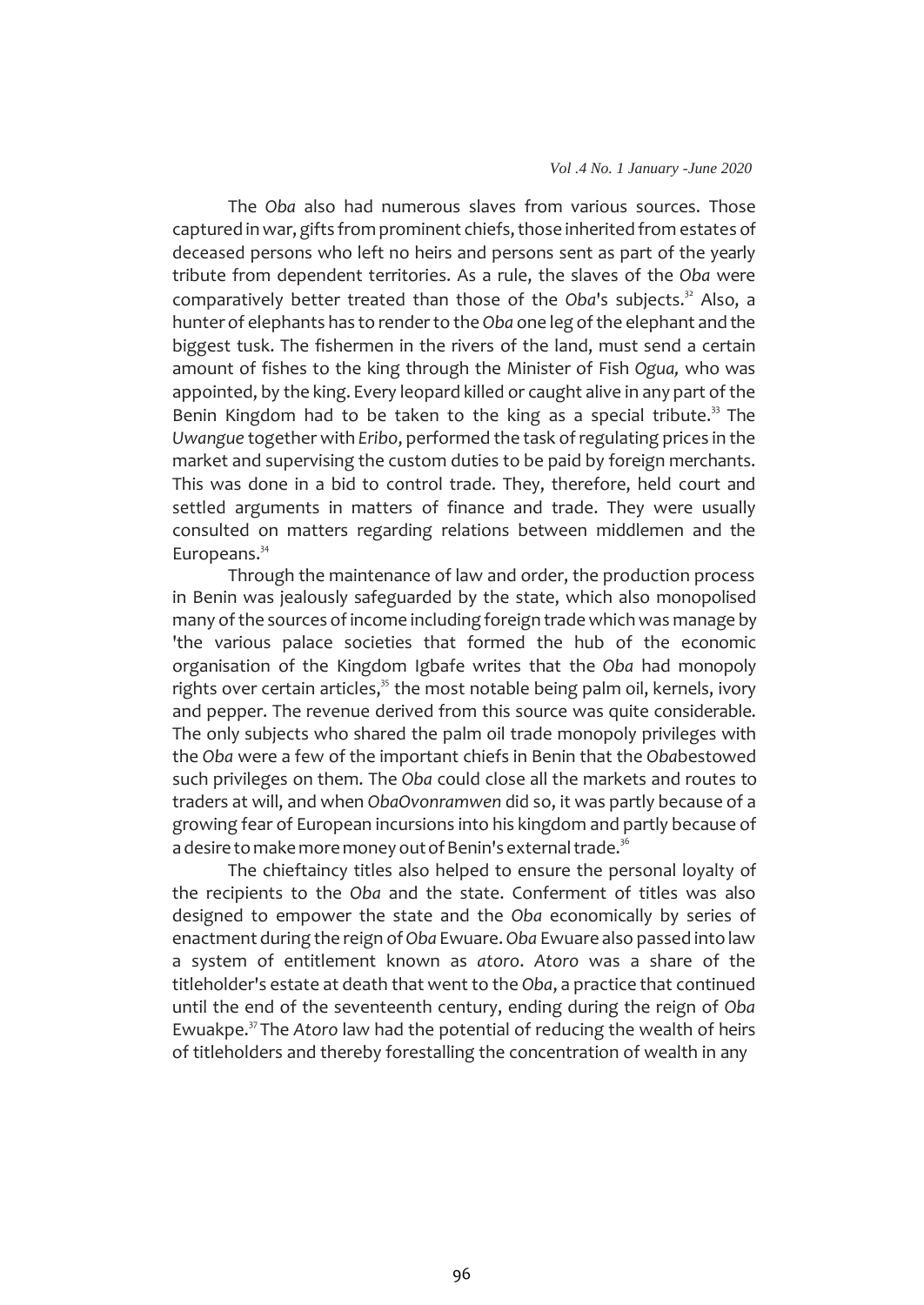one family. This helped to weaken the potential threat that wealthy individuals or families could pose to the monarchs' powers.Adewoye has also observed that the task of legislative duties among the pre-colonial states of Southern Nigeria, where Benin was the most outstanding requires leaders of sound mind and as such no one was made a chief at any level or placed in a position of authority unless he was adjudged to be of a sound mind with adequate knowledge in the laws and customs of the people. It was, therefore, not every aged man that was allowed to hold high political position even at the village level. For a better governance and societal progress, emphasis was duly placed on these mental qualities because once in power, the African pre-colonial political office holder could not be easily dethroned and his mental ability, therefore, had a long-lasting effect on governancewhethergoodorbad.

Another requirement for the existence of law that was easily noticeable in the study of law and law making in Benin Kingdom is general acceptability. The laws in the Kingdom were recognised and accepted by the people and was not seen as imposed. This is because it evolved from their socio-historical development. This is in line with Elias' observation that, 'the law of a given community is the body of rules, which are recognised as obligatory by its members. This recognition must be in accordance with the 'principles of their social imperative' an accepted norm or behaviour, which the vast majority of its members regard as 'absolutely necessary for the common wealth. This determinant of ethos is a social imperative. $38$  In line with his view, A.O. Obilade explains that customary law consists of customs accepted by members of a community as binding among them.<sup>39</sup> This

recognition by its constituent community as a requirement is a central theme in Oyewo and Olaoba's book, *A Survey of African Law and Custom*, where customary law is defined as unwritten law or rules, which the community recognised and applied as governing its transaction and code of behaviour in any particular manners.<sup>40</sup> It is obvious, therefore, that the customary laws of the people are the custom, rules and traditions, which govern their relationship as members of a community. Laws were acceptable because they were for peace and order and forthe general good of everyone in the Society.

# **Enforceability of the Laws of Benin Kingdom**

Irrespective of the level of articulation, law in Benin Kingdom was real and enforceable by human agents despite the belief in powerful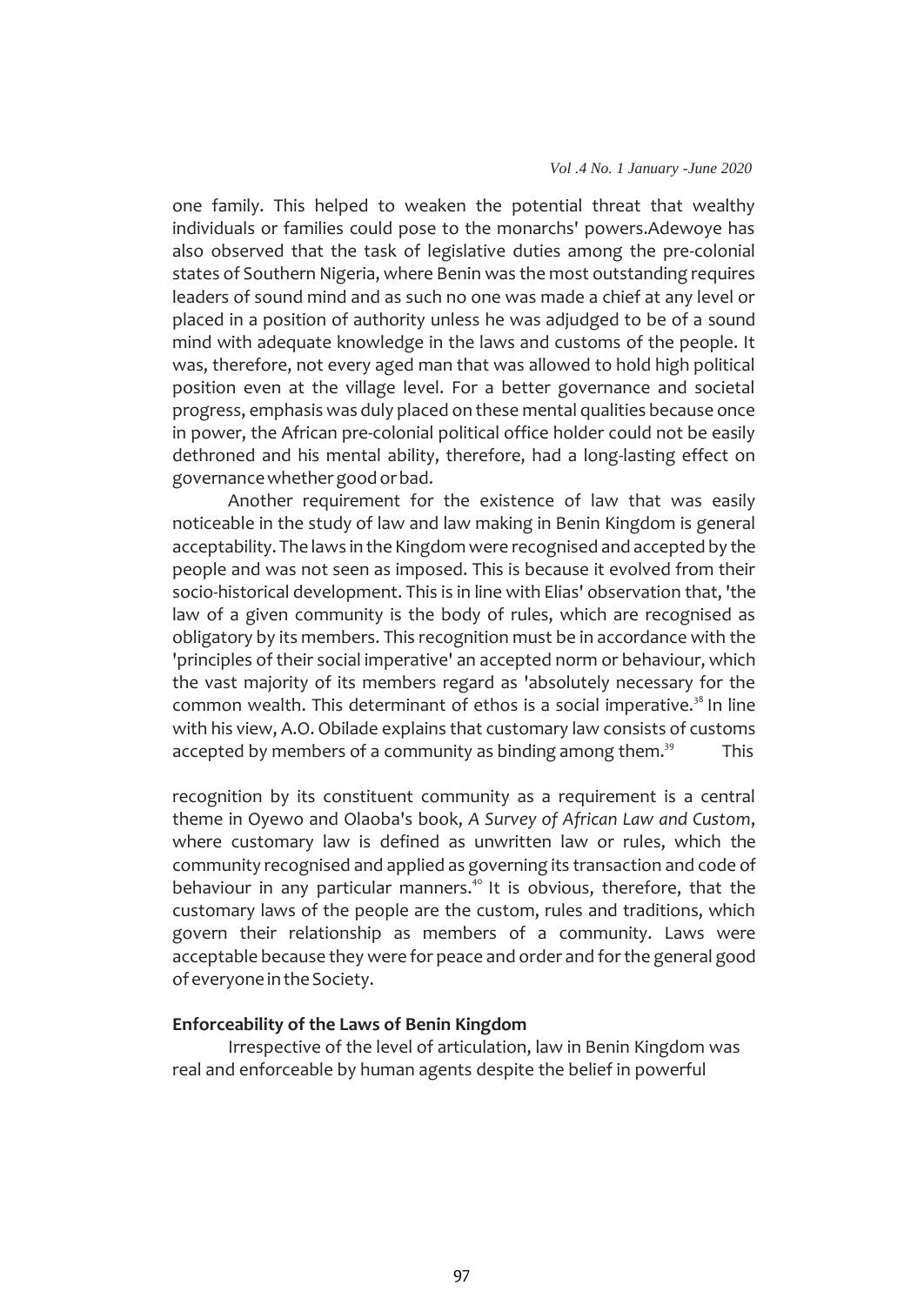abstract being. Benin laws recognised the existence of various crimes and the penalties that were appropriate for them as well as the constituted authorities that served as the enforcement officers. Perjury, arson, theft were punishable by fine such as cowries, fowls and goats according to the decision of the presiding chief, while more hideous crimes such as murder, manslaughter, adultery with the king's wife, witchcraft, bad medicine against neighbours and treason were punishable by long term imprisonment at the *Oba*'s palace, banishment or even executionwithout waiting for any abstract being to act. Without the human agents who serve as judicial authorities to enforce law, it will not serve its purpose of social control in any society. Thus, A. L. Goodhart explains that'there must be in all societies a class of rules too practical to be backed up by religious sanctions, too burdensome to be left to mere good-will, too personally vital to individuals to be enforced by any abstract agency. $^\textrm{42}$ 

For a firmer grip and better regulation of the vassal states and regions that were under the Benin Empire, it was required of a newly installed *Oba* by law to visit the *Aruosa* shrines or sites of the old Roman Catholic Churches established in the sixteenth century at Ogbelaka, Idumwerie and Akpakpava for thanksgiving. As a sign of rejoicing, a knob of chalk would be sent to all the ruling Princes whether *Enigie* in Benin, *Eze* or *Obi* among the Igbo people or *Oloja* among the eastern Yoruba of the Benin Empire. If any chief refused to accept the chalk, he was considered a rebel and war was declared on him and his town.<sup>43</sup> After such a town had been conquered, he and his immediate subordinates would be brought to the king of Benin, who might pardon, execute or deprive him of office and put his brother or another member of the same ruling family in hisplace.<sup>44</sup>

There were also the series of laws that ensured the *Oba* controlled the district and made it impossible for any *Onotueyevbo* to amass wealth in the district allocated to him in such a magnitude as to constitute a threat to the Oba and the stability of the Kingdom. These series of law that govern the intermediary of the *Onotueyevbo* between Benin on the one hand and the regions and vassal states on the other are also part of the evidence of the existence of laws in Benin during the pre-colonial era. Edo observes the provisions in the laid down principles that prevented ambitious chiefs from acquiring too much power in the districts or vassals that were assigned to him. According to him, no chief was expected to make regular visits to the areas under his control, but to stay in the capital where he received deputations and conducted them to the Oba.<sup>45</sup> Secondly, the units under an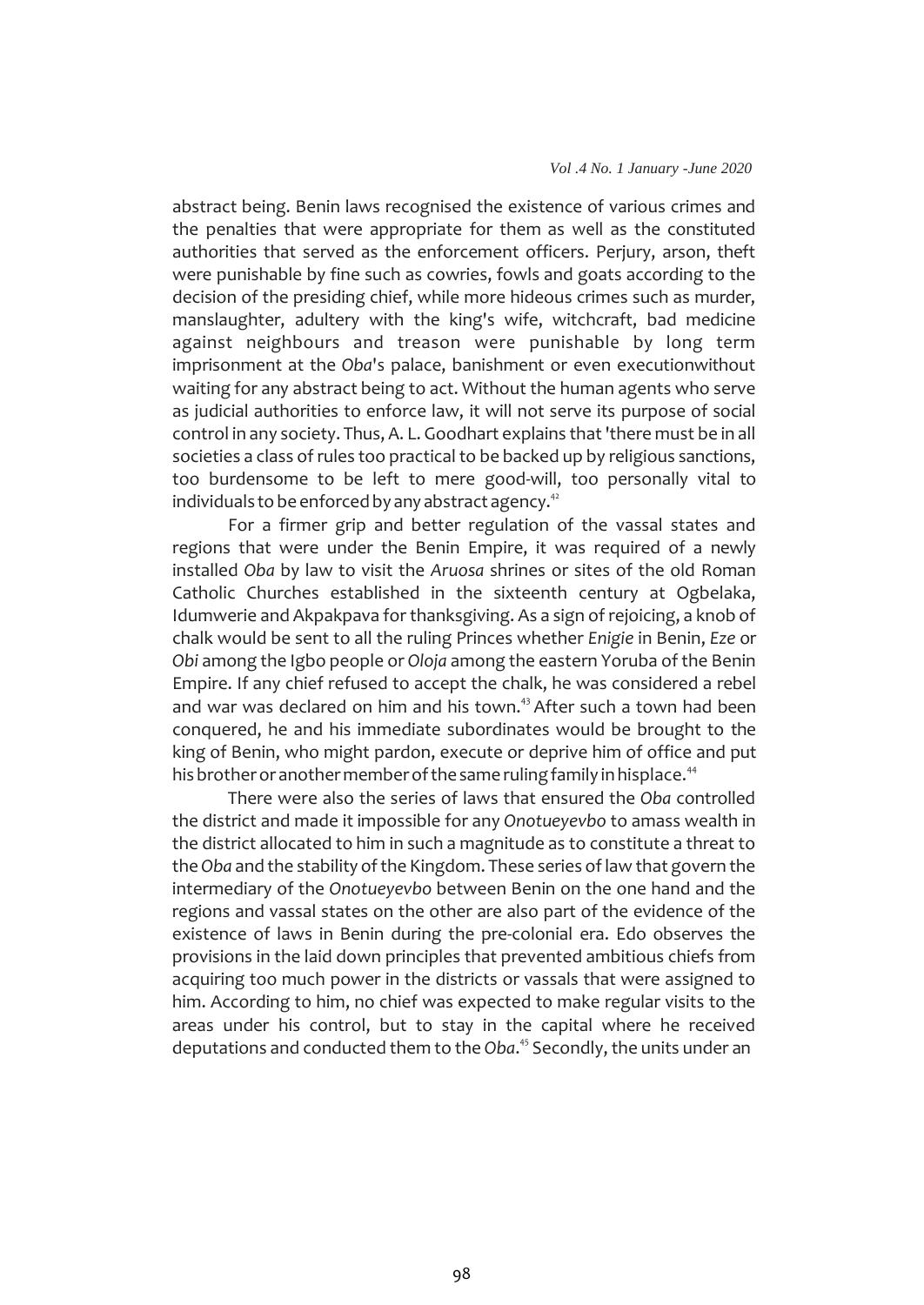*Onotueyevbo* chief were dispersed throughout the territories to prevent him from building up too much power in a large consolidated area. Thirdly, by law, the *Onotueyevbo* were drawn from the *Eghaevbo* order of chiefs. Since this order was not hereditary chiefs, there was little tendency for certain villages to become permanently associated with particular noble families in Benin City. Fourthly, the *Oba* could redistribute the units at his own will particularly when the *Onotueyevbo* chief was not functioning properly or he is elusive. Fifthly, the *Onotueyevbo* chief was not the sole channel of communication between the *Oba* and his subjects.<sup>46</sup>

Egharevba asserts that the laws in Benin had fixed punishment for various crimes. Perjury, larceny, receiving stolen property, manslaughter, burglary and false accusation were punishable by heavy fine or imprisonment, while the more serious offences such as murder, rape, sorcery, witchcraft, spying, malicious administering of medicines, the practising of quack remedies and treason were punishable by execution, banishment or sometimes only imprisonment. Conspiracy to steal, murder, or to undermine the law of the land was considered a serious offence, and the culprit would be punished by flogging, binding, heavy fine or long term of imprisonment. These rules governing the *Onotueyevbo's* relations with the districts and other evidence of the availability of sound laws in Benin kingdom in addition to these penal codes clearly showed that there were laws in pre-colonial Benin kingdom.

### **Conclusion**

Laws in Benin were acceptable, not only because they met the requirements for peaceful coexistence, but also because they fitted into the conditions and circumstances of the society, safeguarded peace and order and met the most salient criteria for the existence of law. It is, therefore, plausible to assert that these laws were deeply-thought-out codes on which the experience and intellect of generations have worked to make useful tool for societal cohesion. If the law is considered overbearing and may be contrary to the collective aspiration of the people in terms of theaccepted standard of social behaviour, etiquette or decency, it will be largely ignored by the people and fall into disused. In the case of judicial law-making, the limits of the changes introduced into customary rules will be set as much by the authority and prestige of the individual judge as by the apparent conformity of the newly initiated rule with established standards and usage. Elias explains that 'public assemblies are usually held for the express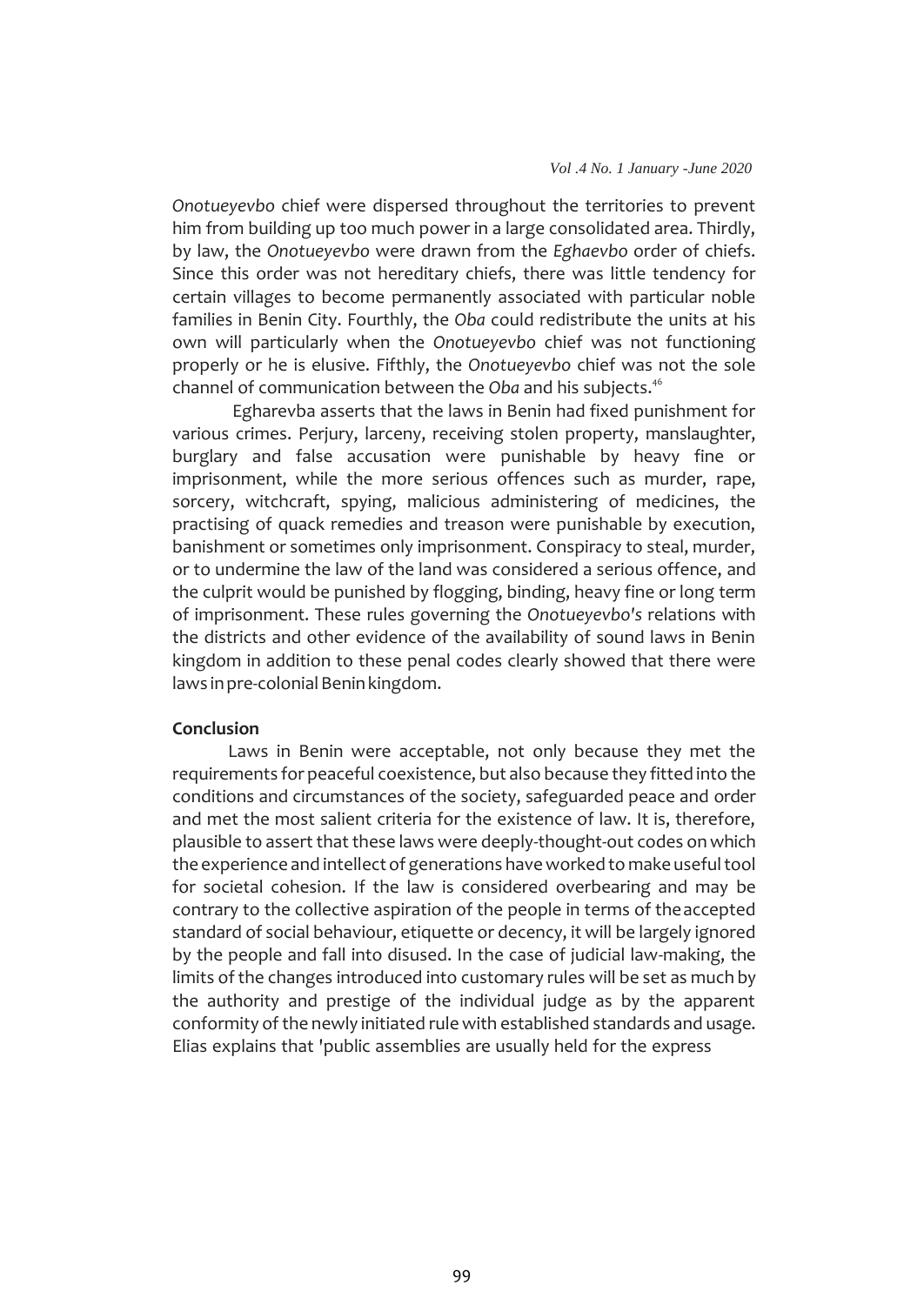purpose of a full-dress debate on the public affairs of the community, with a view to making the various laws accorded as far as possible with the facts of daily life and become more acceptable to the people. Participation in the deliberations is not limited to the chiefs or elders of the community and anyone present who has something useful to say can do so. Thus, Law in Benin was a method of social control and was in line with societal values.

### **Endnotes**

<sup>1</sup>Oral interview conducted with Professor Akin Alao, a Professor of history at his office in the Department of History, Faculty of Arts, University of Ibadan while he was on Sabbatical, on AUGUST23, 2014.

<sup>2</sup> Eddy ERHAGBE,2005, The Nigerian Traditional Judiciary and the Colonial Stress: The Case of the Etsako Clans, 1919-1960 in *Nsukka Journal of the Humanities*NO.15, PP.1-29,p.4.

<sup>3</sup> David Dalgleish, 2005, Pre-Colonial Criminal Justice in West Africa: Eurocentric Thought Versus Afrocentric Evidence, *African Journal of CriminologyandJustice Studies*,Vol.1No.1,p. 54.

<sup>4</sup> M. P.Roth, 2011, Crime and Punishment: A History of the Criminal Justice *System*. Belmont: Wadsworth, p. 3. See also Roth, M. P. 2014, *Crime and Punishment: A Global History*, London: Reaktion Books; Chicago: University of Chicago Press.

<sup>5</sup> M. P. Roth, 2011, *Crime and Punishment: A History of the Criminal Justice System*.Belmont:Wadsworth,p. 2.

<sup>6</sup>O. Adewoye,1977, *The Judicial System in Southern Nigeria, 1854-1954: Law andJustice inaDependency*.NewJersey:HumanitiesPress,pp. 2-3.

<sup>7</sup> O. Adewoye,O.1977, *The Judicial System in Southern Nigeria, 1854-1954: Law andJustice ina Dependency*.NewJersey:HumanitiesPress,p.3.

 $8$  L. A. Ayinla, 2002. African philosophy of Law: A critique, A Journal of International and Comparative Law. Vol.6; 147-168, p. 16.

<sup>9</sup>A.L.Goodhart, 1915. The Importance of a Definition of Law, *Journal of AfricanAdministration*.Vol. 3No. 33.pp.108-110.

<sup>10</sup>L. A.Ayinla, 2002. African philosophy of Law: A critique, *A Journal of International andComparative Law.*Vol.6;147–168,p.148.

<sup>11</sup>L. A.Ayinla, 2002. African philosophy of Law: A critique, *A Journal of International andComparative Law*.Vol.6;147–168,p.161

12 J. M.Elegido, 2001. *Jurisprudence*: Ibadan: Spectrum Law Publishing, 2001, p.129.

13 L. A.Ayinla, 2002. African philosophy of Law: A critique, *A Journal of*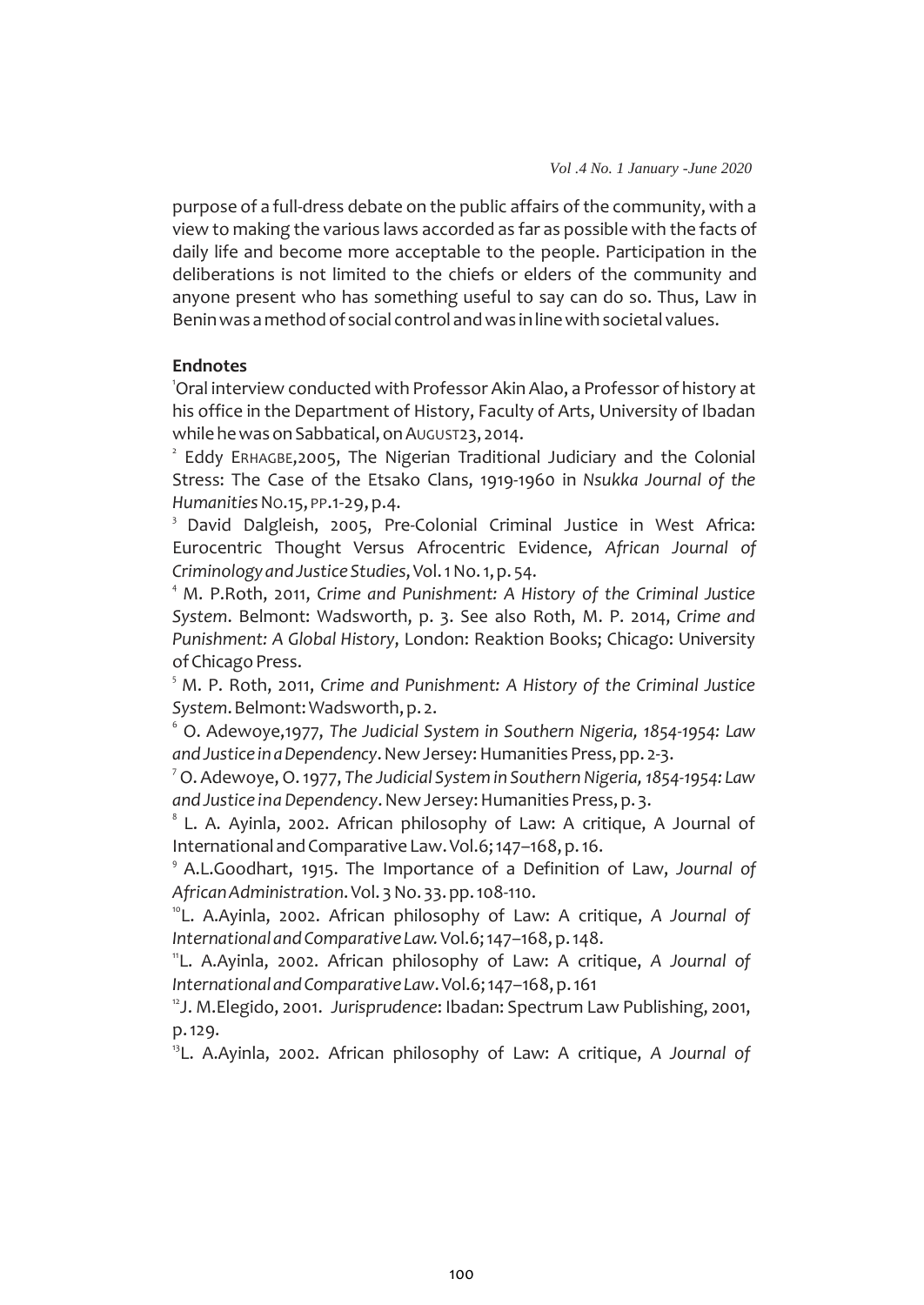*International and Comparative Law*. Vol.6; 147–168, p. 168.

14 T. O.Elias, 1956, *the Nature of African Customary Law*, Manchester: Manchester University Press, p. 197.

<sup>15</sup>T. O.Elias, 1956, the Nature of African Customary Law, Manchester: Manchester University Press, p. 197.

16 Interview conducted with Iseherhien Eghaghe, aged 82 years, the Odionwere of Igue-uhoho in Ovia South West Local Government Area of Edo State on January 2, 2008 at his resident in Odigie Street, off Edaiken Primary School Road, Benin City.

<sup>17</sup>Jacob Egharevba, 1946. *Benin Law and Custom*. Port Harcourt: Niger Press, p.33.

<sup>8</sup>Sandra T. Barnes, 'Gender and the Politics of Support and Protection in *Precolonial West Africa.'* In Flora Edouwaye S. Kaplan (ed.) *Queens, Queen Mothers, Priestesses, and Power: Case Studies in African Gender*, (New York: The New York Academy of Sciences, 1997), p. 73.

<sup>19</sup>Nkiru Nzegwu, 'Iyoba Idia: The Hidden Oba of Benin' *JENDA: Journal of Culture andAfricanWomenstudiesIssues*9, 2006, pp.67-92.

20 R. E. Bradbury, *Benin Studies,* (London: Oxford University Press, 1973), p. 10. See also John Boston, 'Oral Tradition and History of Igala.'*Journal of AfricanHistory*,Vol10,No.1(1969): 21-43.

21 Kathy Curnow, Prestige and the Gentleman: Benin's Ideal Man, *ArtJournal*, Vol 56, no. 2 (Summer 1997): 75-81.

<sup>22</sup> Victor Edo, 2002, *the Benin Monarchy: 1897-1978*, A *study in Institutional* Adaptation to Change, PhD Thesis in the Department of History Submitted to the Faculty of Arts, University of Ibadan, pp. 21-23.

<sup>23</sup> VictorEdo, 2002, The Benin Monarchy: 1897-1978, A study in Institutional Adaptation to Change, PhD Thesis in the Department of History Submitted to the Faculty of Arts, University of Ibadan, pp. 21-23.

<sup>24</sup>VictorEdo, 2002, The Benin Monarchy: 1897-1978, A study in Institutional Adaptation to Change, PhD Thesis in the Department of History Submitted to the Faculty of Arts, University of Ibadan, pp. 26. See also Dark, P. C. 1973, *IntroductiontoBeninArt*,p.8.

25 P. C. Dark, 1973, *an Introduction to Benin Art and Technology* London: Oxford University Publishers, p. 8.

26 P.C.Dark,1973,*IntroductiontoBeninArt*,p.8.

27 P. C.Dark, quoted in Edo, V. O. 2002, *The Benin Monarchy: 1897-1978, A study in Institutional Adaptation to Change,* PhD Thesis in the Department of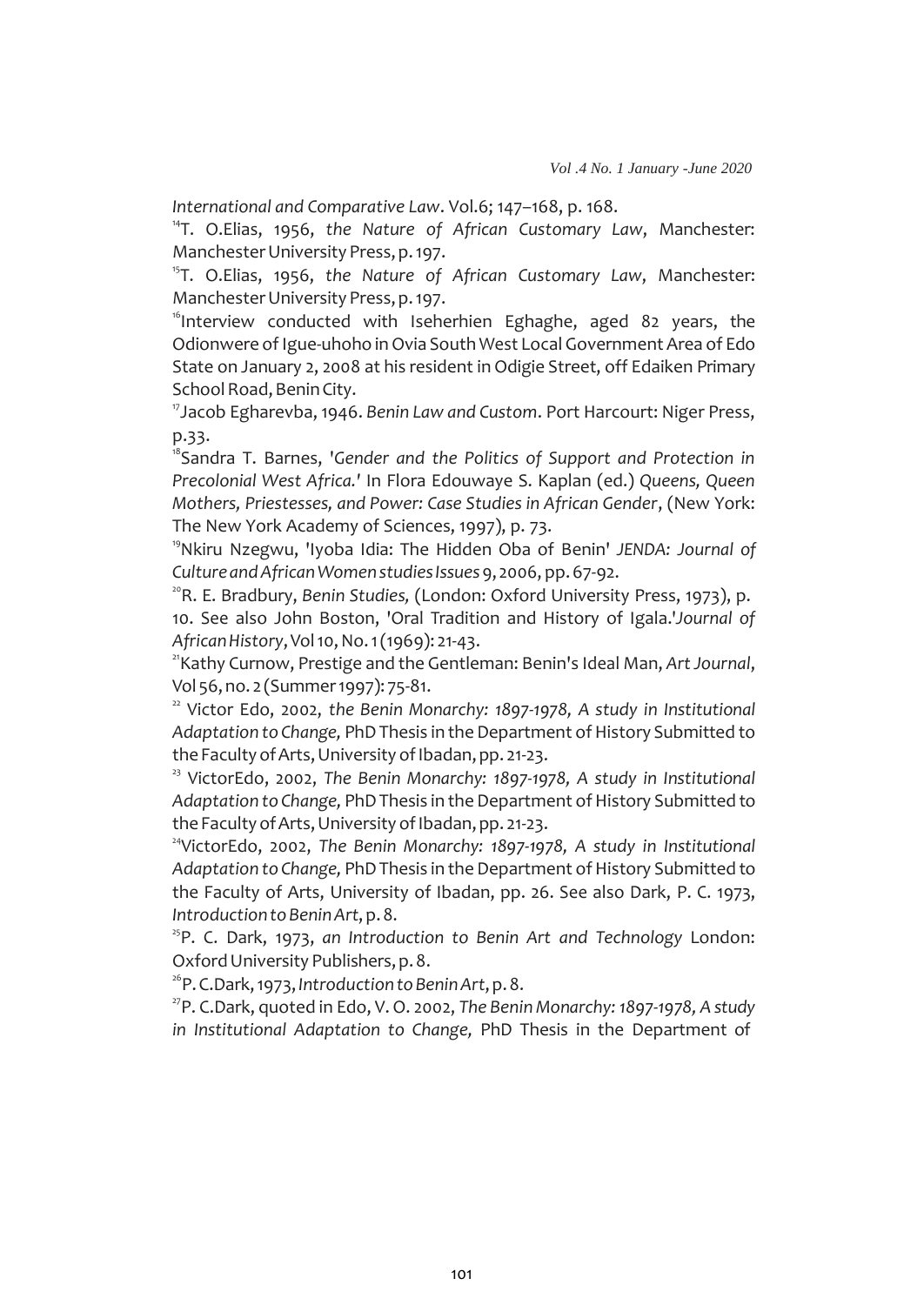History Submitted to the Faculty of Arts, University of Ibadan, pp. 26.

 $^{28}$ A. F. C. Ryder, 1980. The Benin Kingdom in Ikime, O. (ed.) Groundwork of *NigerianHistory,*Ibadan:Heinemann,1980, p.118

29 Philip Igbafe, 1979, *Benin under British Administration*, London: Longman Publishers, p. 4.

<sup>30</sup> A. F. C. Ryder, 1980. The Benin Kingdom in Ikime, O. (ed.) *Groundwork of Nigerian History,* Ibadan: Heinemann, 1980, p. 118-119.

<sup>31</sup>Philip Igbafe, P.A. 1979, *Benin under British Administration*, London: Longman Publishers, p. 4.

<sup>32</sup>Philip Igbafe, 1979, *Benin under British Administration*, London: Longman Publishers, p. 24.

<sup>33</sup>Jacob Egharevba, 1946. *Benin Law and Custom*. Port Harcourt: Niger Press, P.25.

<sup>34</sup>Victor Edo, 2002, The Benin Monarchy: 1897-1978, A study in Institutional Adaptation to Change, PhD Thesis in the Department of History Submitted to the Faculty of Arts, University of Ibadan, p. 13-14

<sup>35</sup>Philip Igbafe, 1980. The Pre-colonial Economic Foundations of Benin in Akinjogbin and Osoba (eds.*) Topics on Nigerian Economic and Social History,*  pp.19-34.

<sup>36</sup>Philip Igbafe, 1979, Benin under British Administration, London: Longman Publishers, p. 3.

<sup>37</sup>Philip Igbafe, 'Benin in the Pre-colonial Era,' p. 2.

<sup>38</sup>T. O.Elias, 1956, the Nature of African Customary Law, Manchester: Manchester University Press, p. 55.

<sup>39</sup>A.O.Obilade, 1979, *the Nigerian Legal System*, London: Sweet Maxwell, p. 83.

<sup>40</sup>Oyewo, T and Olaoba, O. B.1999. *A survey of Africa law and custom with particular reference to the Yoruba speaking people Nigeria*. Jafor publishers, p. 94. See also Niki, T. 1996, *Sources of Nigerian law*, Lagos: MIJ Professional Publishers Ltd, 1996, pp. 103-104; Edet, M. I. and Segun. T. S. 2014, The Natural Law Theory in Traditional African Jurisprudential Thought, *Journal of Law,PolicyandGlobalisationVol.* 26,pp.44-58, p.45.

41 A. J.Oviawe,1975, *Religion and Justice in Pre-colonial Benin* being anOriginal Essay Submitted as part of the Requirement for the B.A. (Hons) Degree Examination, June, 1975 in the Department of History, Faculty of Arts, University of Ibadan, p. 22.

<sup>42</sup>A.L.Goodhart, 1915. The Importance of a Definition of Law, *Journal of*